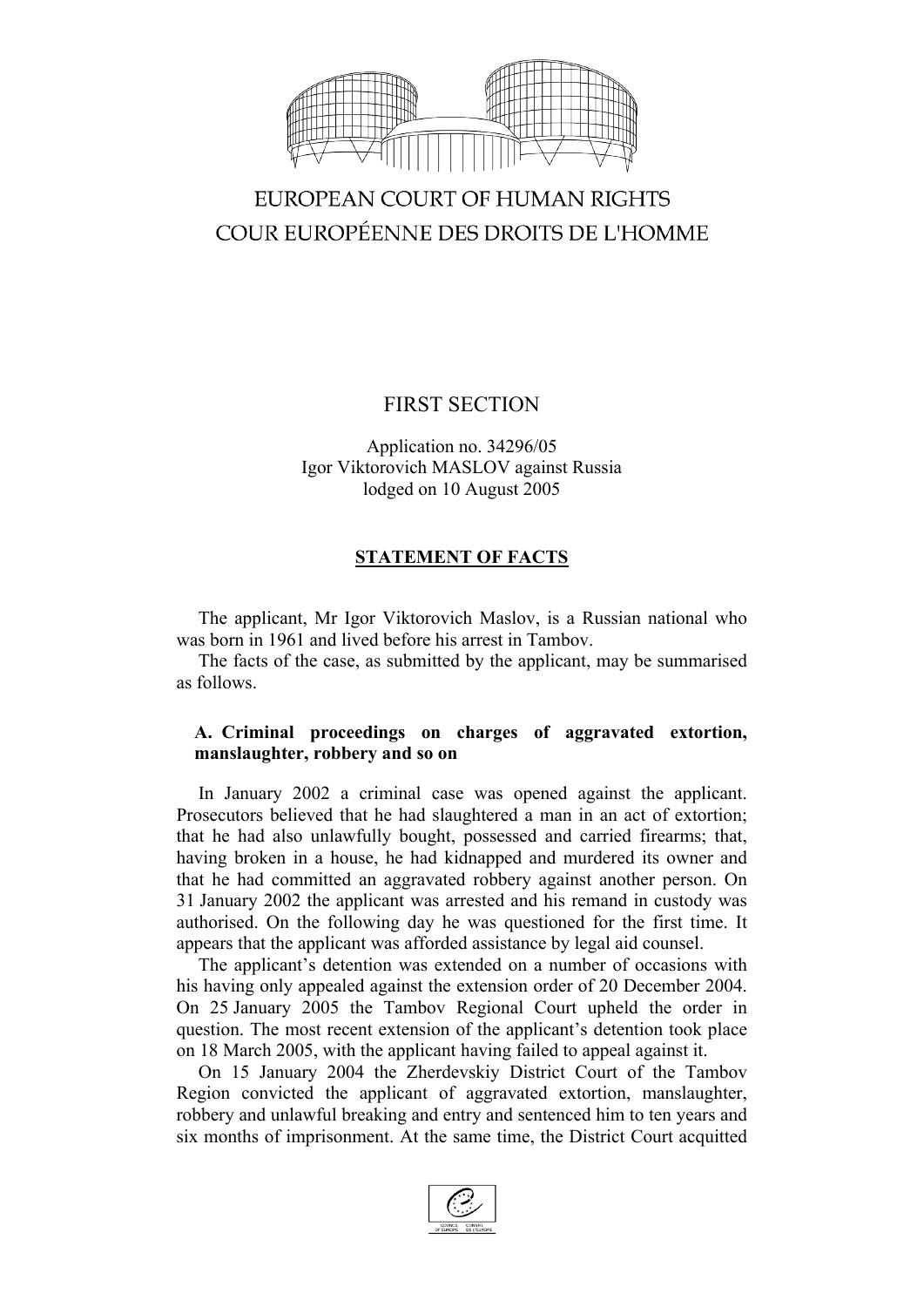him of murder and unlawful deprivation of liberty, having found no evidence of the applicant's involvement in those criminal offences.

On 11 March 2004 the Tambov Regional Court, acting on appeal, quashed the District Court's judgment pertaining to the applicant's acquittal, remitted the case, in that part, for a fresh examination by the District Court and upheld the remaining part of the judgment.

On 17 June 2004 the Presidium of the Tambov Regional Court, by way of supervisory-review proceedings, amended the applicant's conviction, having acquitted him of aggravated extortion and having relieved him of the criminal responsibility on the charge of breaking and entering in view of the expiration of the limitation period. Given the amendments, the Presidium decreased the applicant's sentence by nine months.

On 7 October 2004, acting upon the instructions of the Regional Court laid down in the judgment of 11 March 2004, the District Court examined the murder and limitation-of-liberty charges against the applicant and acquitted him, finding no evidence of the criminal conduct.

Having received the applicant's appeal against the judgment of 7 October 2004, on 16 November 2004 the Regional Court, composed of three judges with judge S. acting as the president of the chamber, quashed the judgment and remitted the case for retrial. The Regional Court's reasoning, insofar as relevant, was as follows:

"Having studied the materials of the criminal case file and having discussed the arguments in the prosecutor's appeal statement and the counter-arguments [by the defence], the appeal court considers that the judgment should be quashed and the case should be sent for retrial... as the finding that [the applicant] was innocent of murder and unlawful deprivation of liberty of Ms L. was not based on a thorough assessment of evidence...and was made without a consideration of the information in the case file on the motives of the crime.

At the same time, [the District Court] did not make any assessment of the [applicant's] statements that on 24 January 2002, at 6.00 p.m., he had been released from administrative detention and had stayed at home with his wife and had not met Ms L. either on 24 or 25 January 2002... However, those statements were entirely refuted by the evidence examined in the court hearings: statements by witnesses... [including the applicant's wife]..., written evidence...

The materials of the file show that Ms L. informed the police about [the applicant's] participation in the theft with her and Mr N. Having learned about that fact, [the applicant] together with Mr D. found Ms L.... in the house, broke into the house and forced Ms L. to go with him to Mr V.'s house where, in the presence of Mr and Ms V. and Mr D., forced Ms L. to write a statement saying that she had slandered [the applicant]. At the same time, as follows from Ms V.'s statements, Ms L. was worried and asked [the applicant] not to kill her. [The applicant] told Ms L. to go outside for a talk. Ms L. left the house and she was not seen alive since. In the morning, [the applicant] came back to Mr V.'s house and told him that he had helped Ms L. to take a train, she had left and he had burnt her statement. Ms L.'s close friends and relatives stated that Ms L. had had nowhere to go and they therefore disputed the possibility of her leaving by train, as [the applicant] had claimed. When Ms L.'s body was discovered in the river in April 2004, she was dressed in the same clothes as on the night when she had left Mr V.'s house together with [the applicant].

The court finds that the abovementioned indirect evidence runs contrary to the explanations by a forensic medical expert made in the court hearing that Ms L.'s death could have occurred within a month between 25 January and 25 February 2002. At the same time, the expert opinion should be assessed together with other evidence in the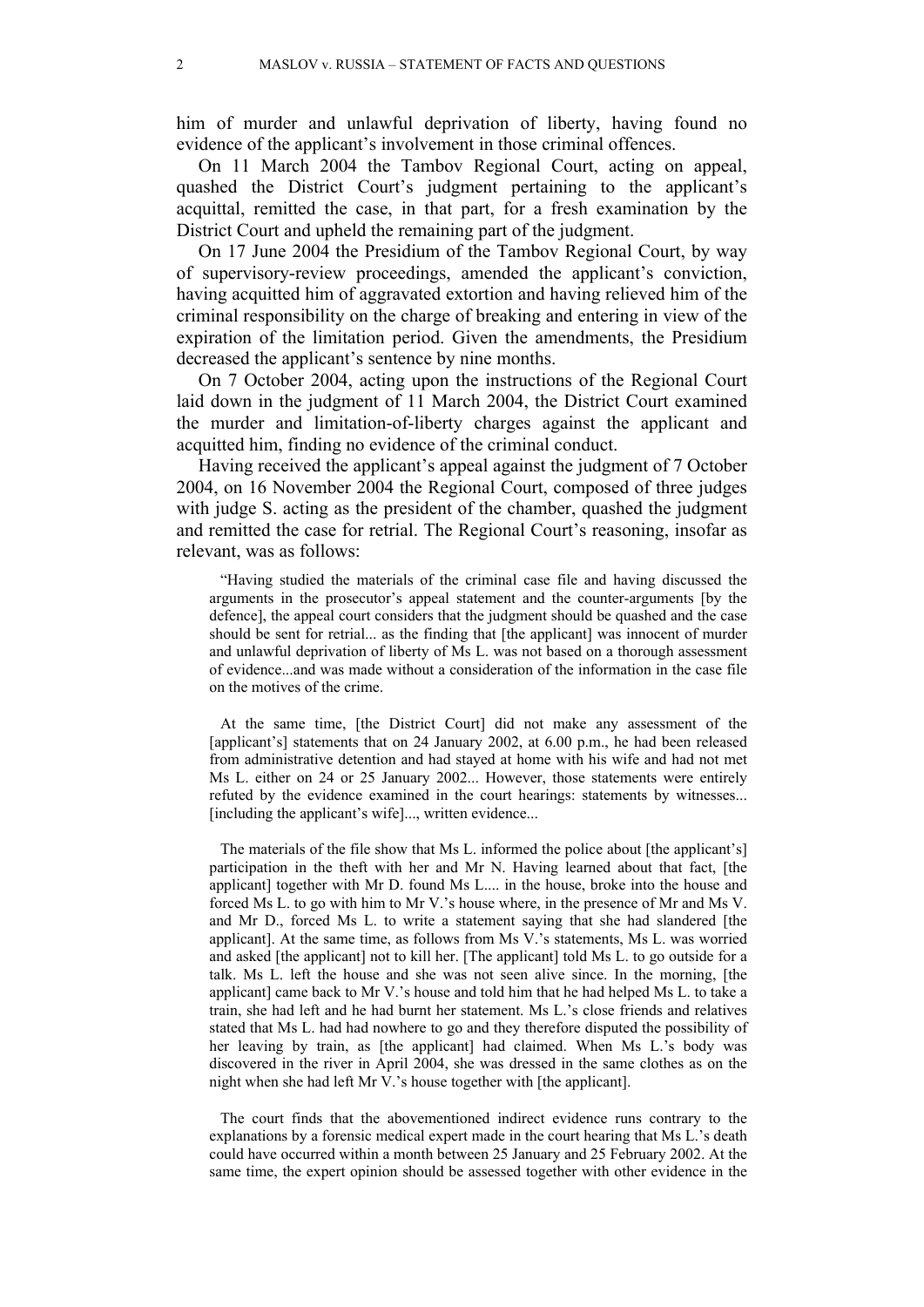circumstances of the case. The expert did not exclude that the death had occurred on 25 January 2002, and it was in the night of 25 January 2002 that Ms L. together with [the applicant] had left Mr V.'s house and was never seen alive...

Due to the fact that the [District Court's] judgment did not contain a proper assessment of the abovementioned evidence, it cannot be considered lawful and well-founded."

On 5 May 2005 the District Court convicted the applicant of murder and unlawful deprivation of liberty and sentenced him to ten years' imprisonment. The conviction was based on witness statements, the expert opinions, and material evidence. Taking into account the applicant's conviction of 15 January 2004 the final sentence was determined as fourteen years of imprisonment.

On 12 July 2005 the Regional Court, by a chamber of three judges including Ms S. as the president of the chamber, examined the applicant's appeal statement, heard him in person, and upheld the judgment of 5 May 2005, having endorsed the District Court's reasoning. The appeal court provided a detailed account of evidence showing that the applicant was guilty of murder and unlawful deprivation of liberty. The applicant was not represented by counsel in the course of the appeal proceedings.

#### **B. Criminal proceedings on the charge of aggravated theft**

In the meantime, another set of criminal proceedings on a charge of aggravated theft was instituted against the applicant. On 12 July 2002 the Tokaryovskiy District Court of the Tambov Region found him guilty as charged and sentenced to two and a half years of imprisonment. It appears that the judgment was not appealed against and became final.

#### COMPLAINTS

1. The applicant complained under Article 5 of the Convention that his arrest and pre-trial detention had been unlawful, that he had not been properly informed of the reasons for his arrest, as well as he had not been explained the content of the charges against him.

2. The applicant's further complaints were directed against the proceedings on the charges of manslaughter, murder, extortion and so on. In particular, he complained under Article 6  $\S$  1 and 3 (a) – (d) of the Convention that the investigator had denied him an opportunity to effectively participate at the pre-trial stage, that the courts had misinterpreted the witnesses' statements, having erroneously attached particular weight to statements by Ms V. and having ignored statements by other witnesses; that the expert whose opinion had been heard in court had erred in his findings and had committed a number of procedural omissions in the report; that the trial court had presumed the applicant guilty, having insisted on a mercenary motive of the crime; that the investigating authorities had committed a number of procedural omissions while deciding to join the charges, etc.